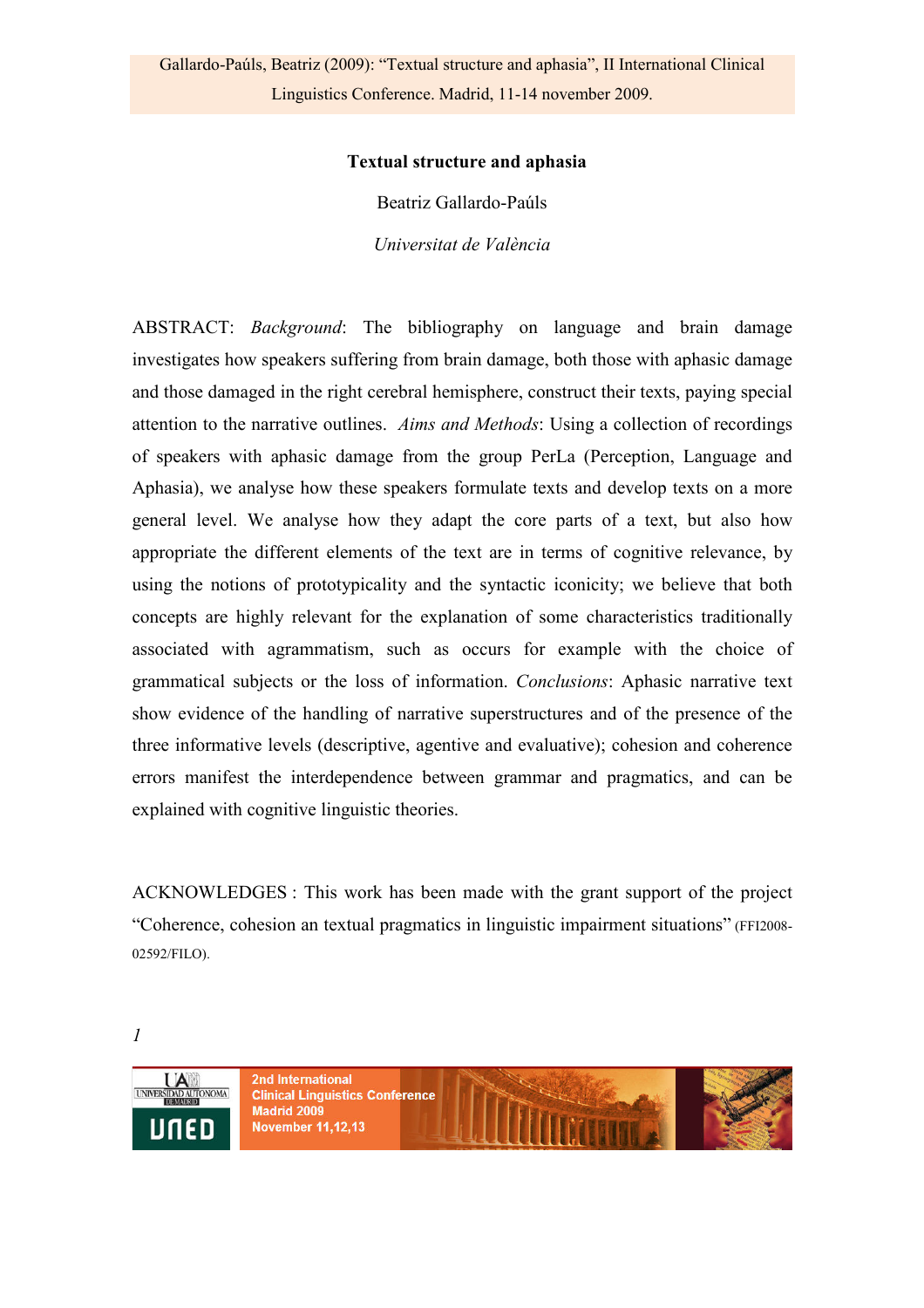## *1. Narrative and aphasia*

Research on narrative and aphasia, unlike the case with other textual structures such as argument, provides an extensive bibliography, particularly since the 1980s (Brownell 1988; Coelho, Liles & Duffy 1991, 1995; Liles, Coelho, Duffy & Zalagens 1989; McDonald 1993; Mentis & Prutting 1987; Glosser & Deser 1991; Hartley & Jensen,1991).

In the specific field of textual pragmatics, Brownell (1988) states that while texts produced by left hemisphere damage (LHD) show problems IN speech acts, those of speakers with right hemisphere damage (RHD) show problems AMONG speech acts; linguistically it could be said, then, that aphasia shows problems with cohesion, while RH damage produces more problems with coherence. From this perspective, it is interesting to look at the work done by Hartley  $\&$  Jensen (1991) on coreferential chains in aphasia; however, their results are variable because of the differences in subject's severity (the study involved few speakers). Other studies on coherence (Tucker and Hanlon 1998; Coelho 2002) show that speakers with aphasia present more incomplete episodes, less reliance on inference and a greater presence of irrelevant elements than subjects in the control group.

More recently, Christiansen (1999) deals with experimental tests on constructing narratives and attempts to establish differences between the two usual types of aphasia; she points out that speakers with Wernicke's aphasia have problems with coherence, especially in severe cases (whose semantic problems sometimes make assessment difficult), with a high rate of introduction of irrelevant information, whilst speakers with Broca's aphasia produce similar amounts of essential and peripheral concepts to nonaphasic speakers. This work does not take into account narrative categories as such (it talks about thematic macrostructures and propositional analysis, but does not address textual structure) and concludes by stating the obvious link between pragmatic deficit

*2* 

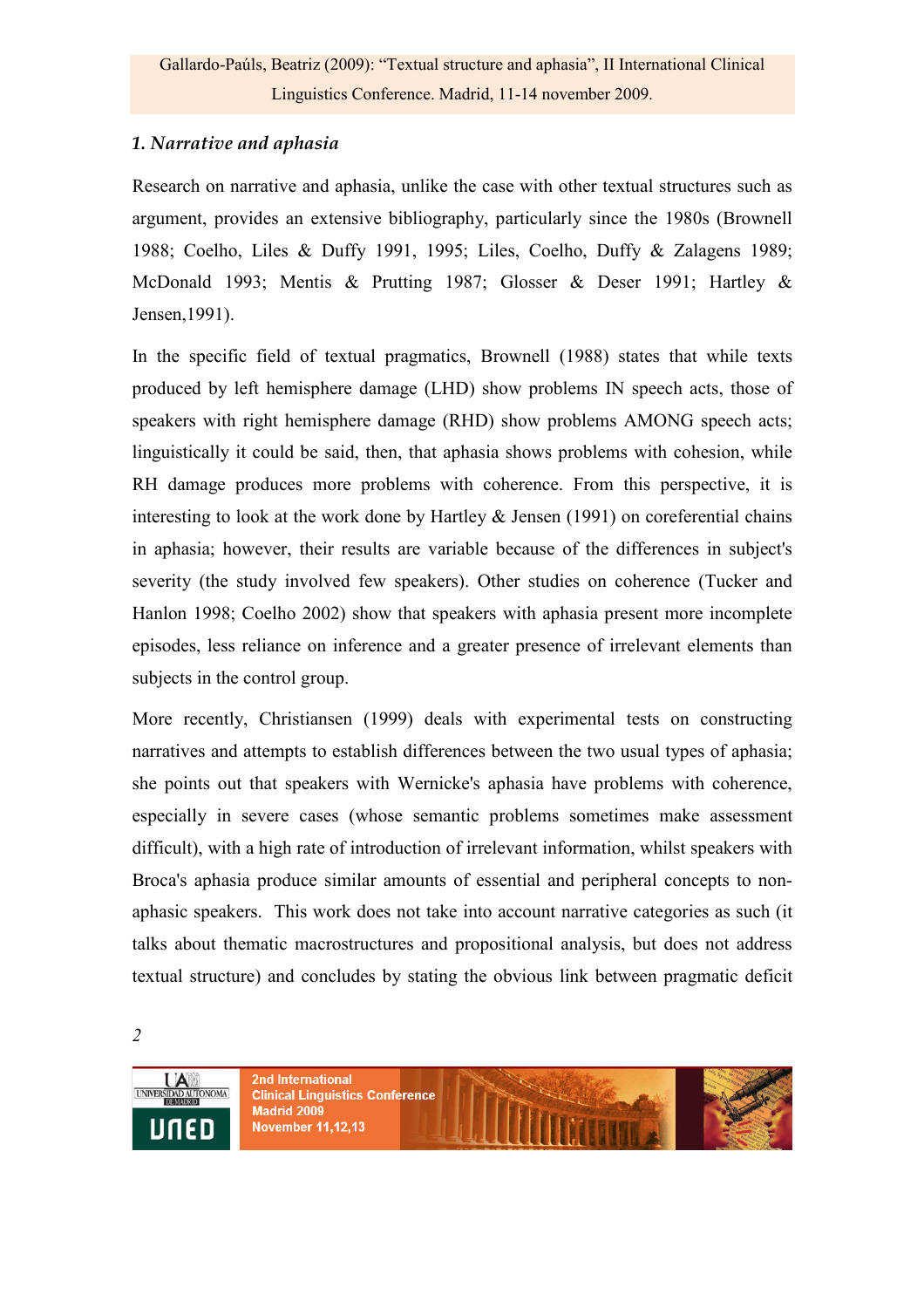## Gallardo-Paúls, Beatriz (2009): "Textual structure and aphasia", II International Clinical Linguistics Conference. Madrid, 11-14 november 2009.

and grammatical deficit: *"It's not clear whether irrelevant propositions produced by Wernicke's aphasics represent a particular disturbance in discurse coherence or is secundary to an overall semantic impairment affecting language production at the level of words and sentences*". (1999: 4).

Penn (2007) does address the specific features of cohesion and coherence, stating that, compared to the control group, aphasic speakers construct shorter, less propositional, syntactically simpler narratives, with more omissions and unfinished speech acts and with more problems related to set word order. In terms of text coherence, Penn uses Labov's structural model, with a scale of five narrative categories: Temporal Organisation, Relevance, Character Development, Descriptive Information and End; with this structural model he found that aphasics include fewer of all these categories in their texts than speakers in the control group. Other features highlighted by Penn are the frequent resource to direct style (part of Goodwin's "enactment", together with intensifiers, 2000) and to repetitions.

## *2. The data: the University of Valencia PerLA corpus*

Our data belongs to the PerLA corpus (Perception, Language and Aphasia, www.uv.es/perla), produced in the University of Valencia since 2000 and the transcription of which has been published in part (Gallardo-Paúls and Sanmartín 2005; Gallardo-Paúls and Moreno 2005; Hernández, Serra and Veyrat 2008; Gallardo-Paúls 2009a; Rodríguez Muñoz 2010). Data analysis is based on distinguishing three pragmatic levels:

*1.* Enunciative level: speech acts (locative, propositional and ilocutive), repair acts, non verbal acts and inferences.

*3* 

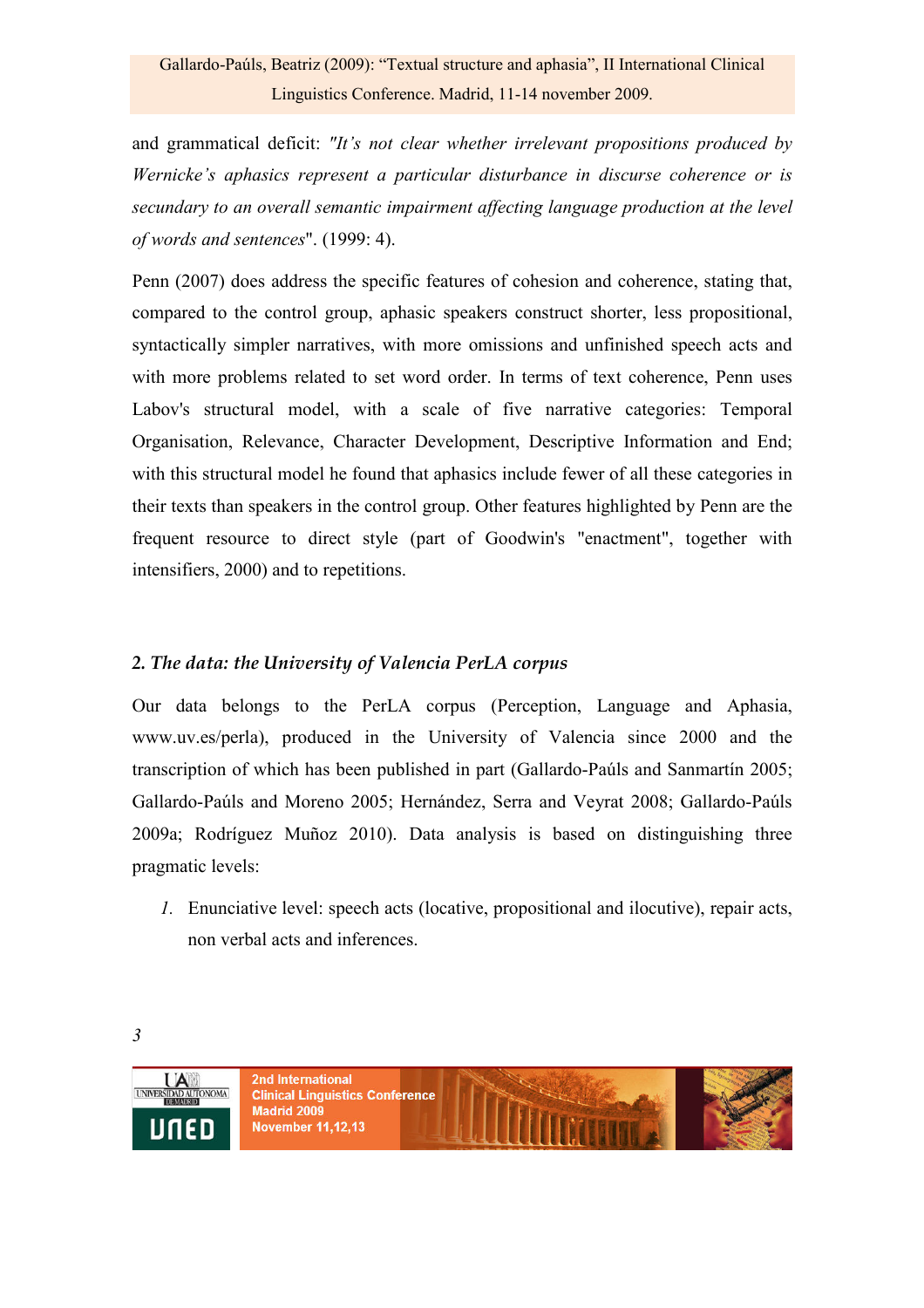- *2.* Interactive level: turn taking, types of intervention, thematic management, predictability, turn-taking agility and rate of conversational participation.
- *3.* Textual level:
	- *a.* Cohesion: reformulating the concepts of agrammatism and paragrammatism using the concept of Syntactic Infradetermination (Hernández 2006); formal speech markers (Intersubjectivity and Theory of Mind, Gallardo-Paúls 2009b).
	- *b.* Coherence: textual superstructures.

Our objective is to take an in-depth look at the study of textual superstructures in aphasia, paying attention to the strictly textual aspect of pragmatics, according to the model applied in our analysis of the narrative and argumentative superstructures of ADHD in the PerLA corpus (Gallardo-Paúls 2007).

The particular data used in this study are:

- *1.* Consulting room recordings: descriptions of the "Cookie Theft" picture card, especially suitable for developing descriptive frameworks (although it is a specific, not sequential, anecdotal narrative).
- *2.* Conversational recordings in ecological contexts: selected narrative fragments.

## *3. Textual pragmatics*

Textual pragmatics is the pragmatic level directly linked to the message, to the speech act; as we know, a distinction should be made between cohesion, in which coreferential chains and connectivity are analysed, and coherence, which deals with the textual outlines that give sense and communicative value to each speech act.

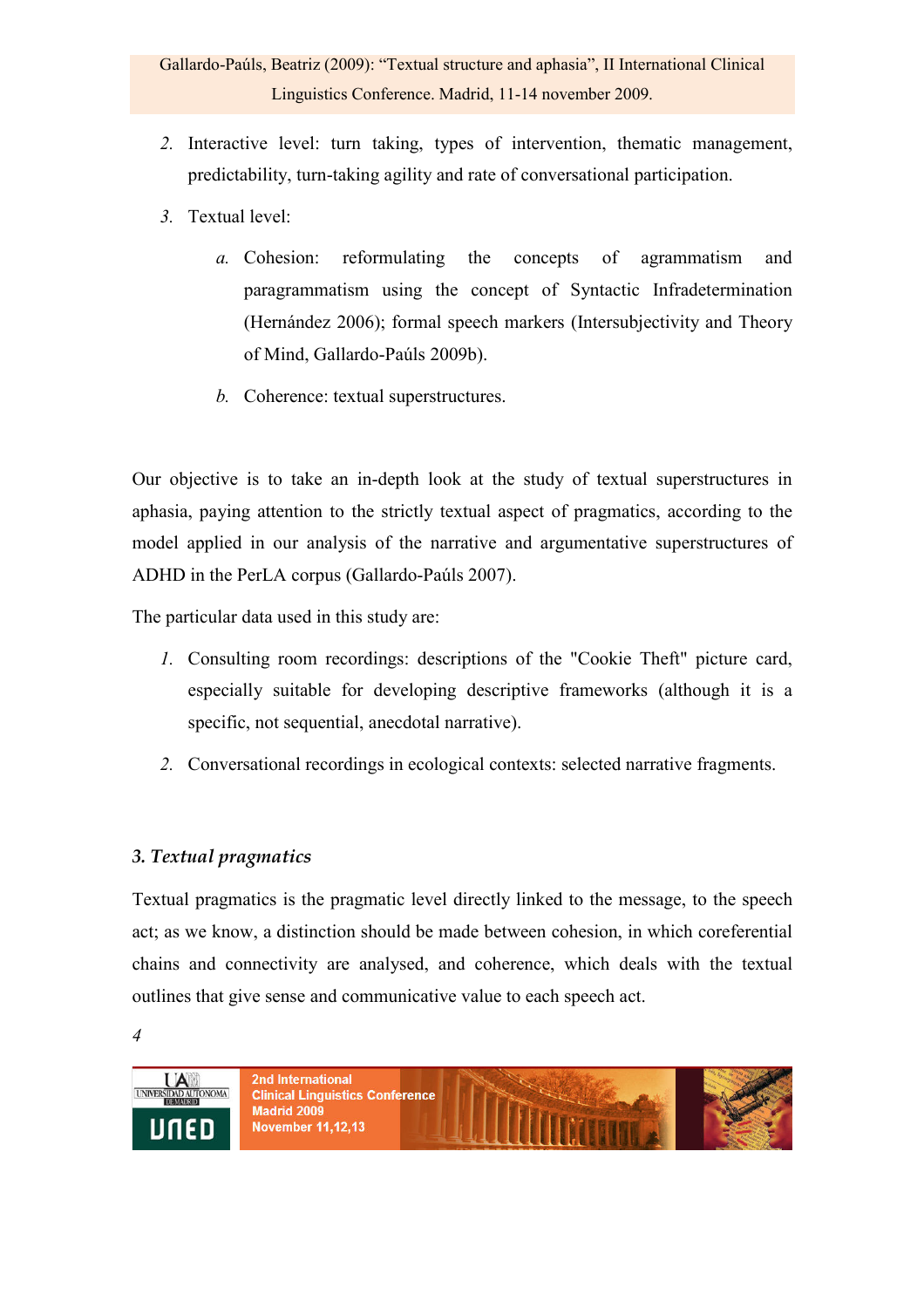Our study takes into account the classic concepts of superstructure and narrative organisation. For Van Dijk (1989: 53): "*a superstructure can be intuitively characterised as the 'overall shape' of a discourse, which defines the overall order of the discourse and the relations (hierarchical) of its respective fragments. [...] Story categories include, for example: introduction, evaluation and moral*".

As is well known, Labov (1972) puts forward a narrative text organisation with fixed categories:

- Abstract: a summary of the story.
- Orientation: identifies time, location, characters (usually in imperfect indicative).
- Evaluations: the story's sense and interest.
- Narrative speech acts: the only essential element. Generally in indefinite and with a basic structure: subject + predicate + complement + adjuncts.
- Outcome.
- Ending.

Similar proposals are found in Thorndyke (1977), for instance, who takes the story grammar approach, that is, with rules for correct formation by using a suitable combination of the following categories:

- Setting: characters  $+$  location  $+$  time
- $\blacksquare$  Theme: event + goal
- Plot: episodes 1..n
- Resolution.

*5*  At a later stage, in the field of narrative analysis of conversational texts, Polanyi (1985) goes beyond the diagrammatic model of isolated categories and formation rules to put

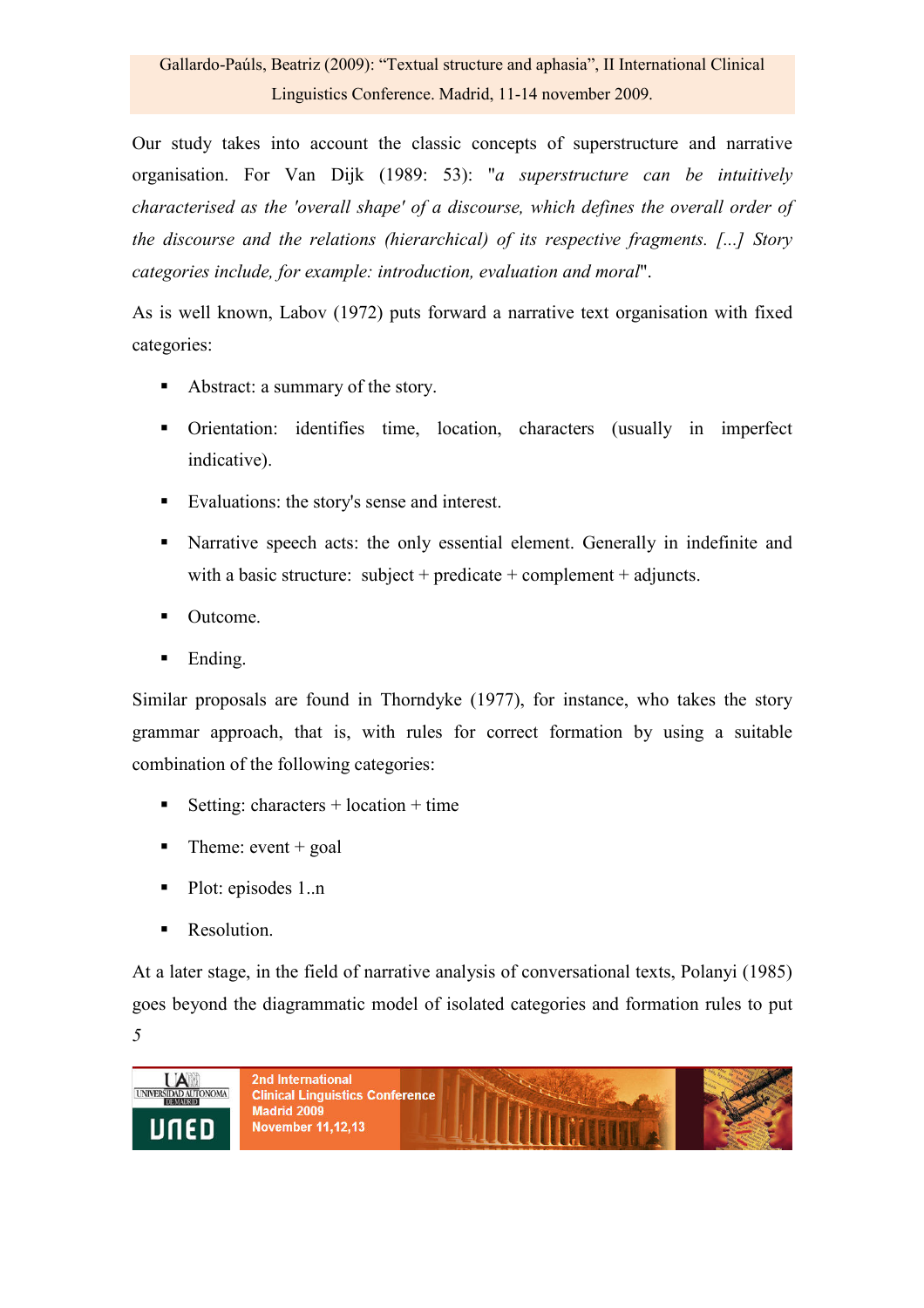forward a three dimensional story construction, which, instead of specific categories, involves three superimposed informative levels:

- NARRATIVE or EVENT STRUCTURE is organised following temporal patterns: time moves forward as events happen. The western approach tends to prefer this structure in both its stories and in studies on them: introduction, body, ending.
- DESCRIPTIVE STRUCTURE which focuses all the information on the situation and the actors in the story, referring to the underlying argument: characters, locations and times.
- EVALUATIVE STRUCTURE tells readers which aspects the narrator considers fundamental, and why. It uses several mechanisms that can be woven into the story itself or that frame it.

Our analysis uses this view, paying attention to informative levels and to their specification in identifiable categories.

## *3.1. Descriptive level*

For aphasics with mild or medium aphasia, Ulatowska and Sadowska (1992) address the possible effects of agrammatism (Broca) and paragrammatism (Wernicke) on textual structure, and suggest that they are affected by a lack of the following features, related to **cohesion** mechanisms:

- Temporality (sequencing):
	- o Aphasic speakers generally tend to use less connectors, and time connectors are limited to now, next, when, as.
	- o Aphasic speakers make more mistakes in consecutio temporum and in verbal flexion (TAM system).

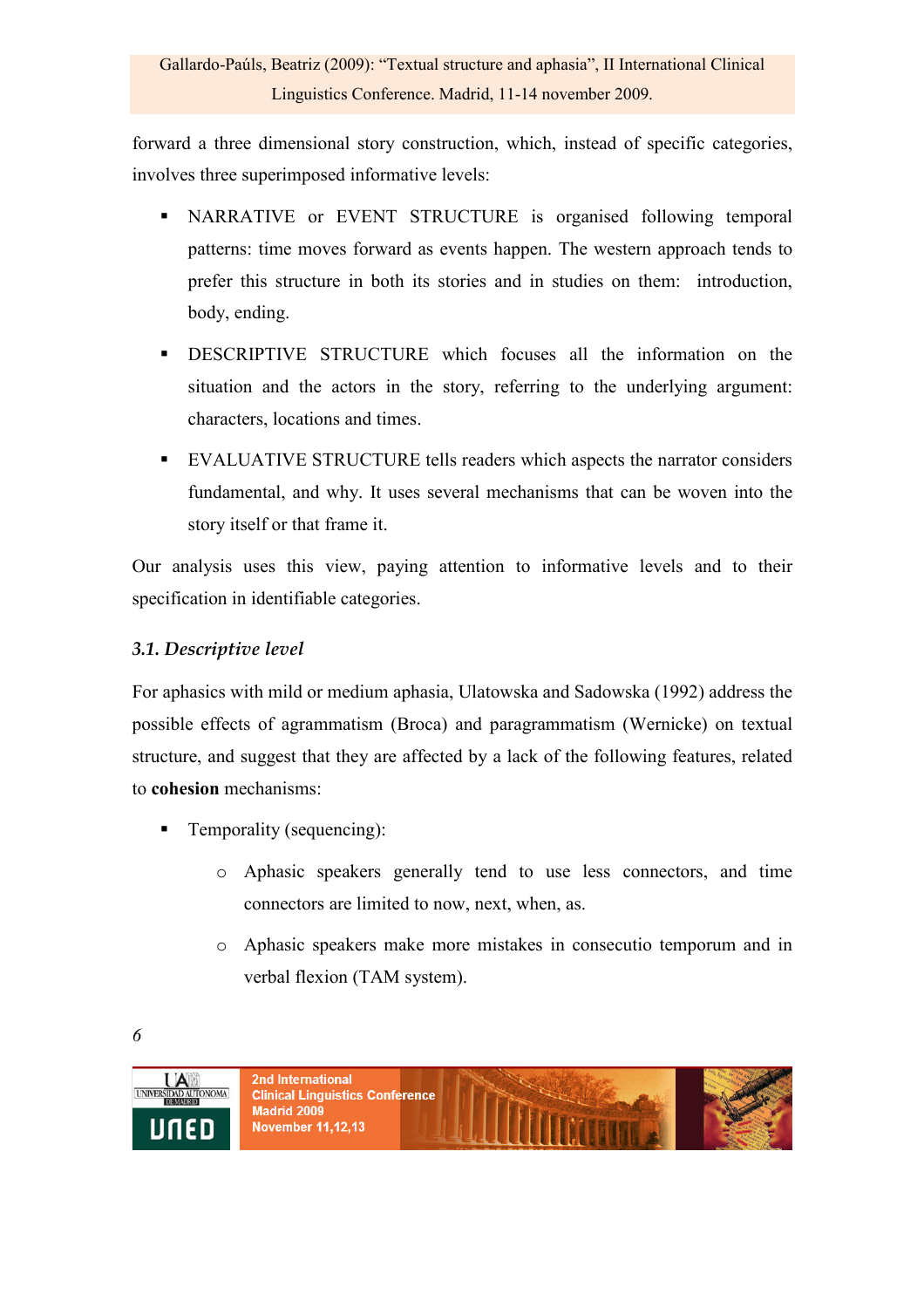- Coreferential chains
	- o Motor aphasics have more problems with nominal chains, and sensory aphasics with pronominal repetitions.
	- o Referential problems also affect coherence, to the extent that characters do not easily change roles and this causes problems with changing narrative perspective.

Constructing narratives, whether oral or written, has to rely of necessity on the descriptive categories that contextualise the plot: characters, locations and times. Because of this, we think the description of the "Cookie Theft" picture card from the Boston Naming Test was ideal for studying this level. Using a total of 28 oral texts, consisting of 9 descriptions of the "Cookie Theft" picture card, and 19 spontaneous oral narratives, the basic categories present in the texts were assigned:

- $\blacksquare$  P (characters)
- DP (character descriptions)
- $\blacksquare$  L (locations)
- $\blacksquare$  T (times)

Firstly, we analysed the thoroughness of the description depending on whether subjects mentioned one, two or three scenes (sub-scenes of the children, the woman, or the cat who leaves the scene), although we cannot draw conclusions from this data as it is sometimes the interviewer who guides the subject in the description. Secondly, we have taken into account the appearance of descriptive categories in the text (by deleting metadiscursive fragments, redundant utterances and draft events). This analysis of the descriptive aspect enables us to draw the following conclusions:

- The first finding refers to the scarcity of temporal  $(4.6\%)$  and locative  $(16.5\%)$ information, compared to the predominance of information relating to the
- *7*

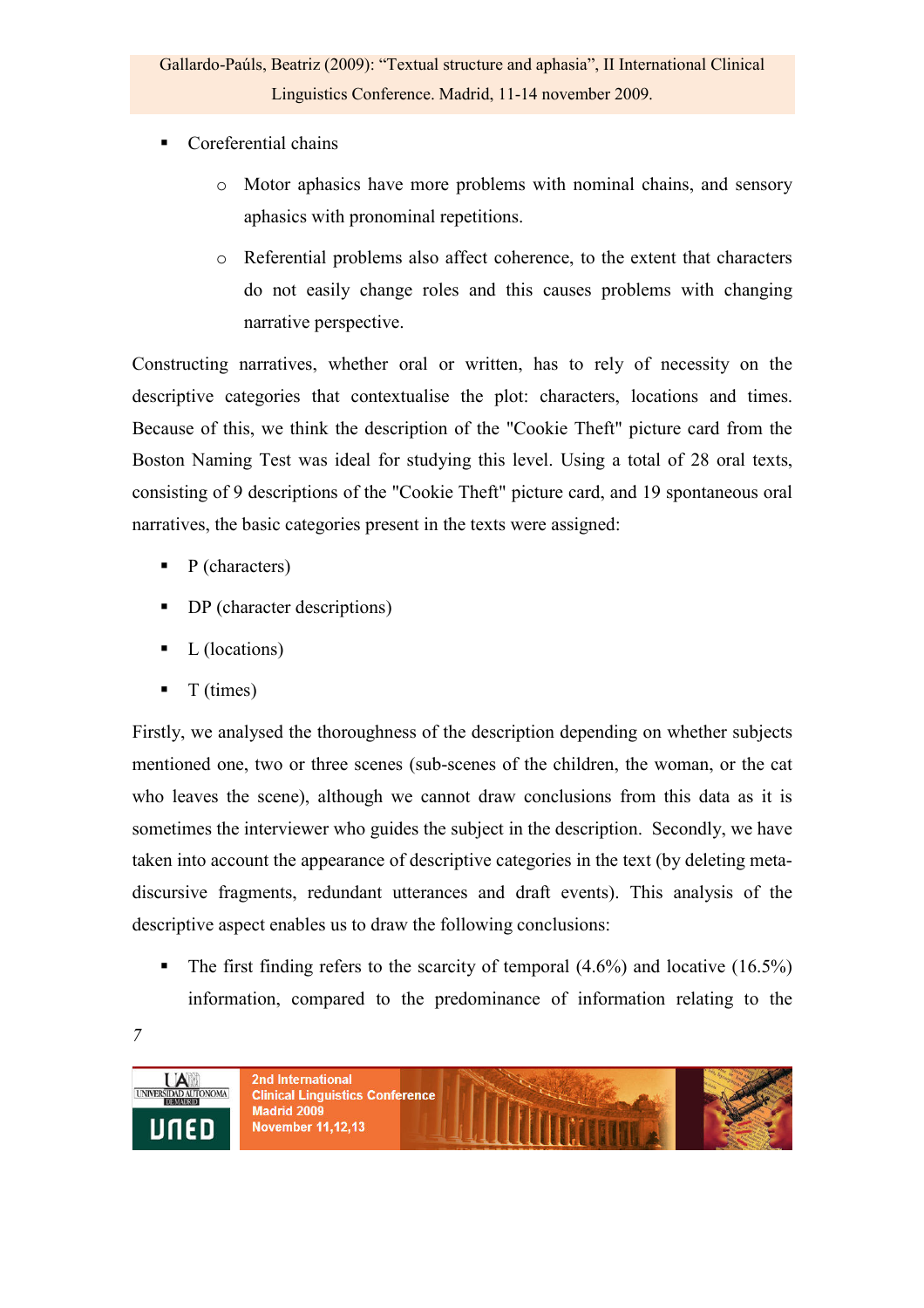characters and their description, which makes up 45.1% of all the narrative categories.

- There is evident use of proforms owing to lack of lexical access (a total of 53 uses were recorded, 71.6% of which were used by fluent aphasics).
- The most severe cases show an absence of the necessary (relevant) information, making understanding difficult (in 46% of texts, by both fluent and non-fluent).

## *3.2. Agentive level*

This informative level corresponds to the known categories of narrative events, episodes, complications and resolutions. In our previous analyses on ADHD we used the concept of "narrative density", depending on the number of episodes and events contained in each narrative. In speakers with aphasia it was found that narrative density is directly conditioned by the existence of a strictly grammatical deficit, as the link between the category "event" and some grammatical categories is clear; it is likely, then, that a speaker with problems in using verbs will also have problems in constructing events (Behrns, Ahlsén & Wengelin 2009).

To account for these conditioning factors between textual pragmatics and grammatical deficit, we consider it is appropriate to employ the theoretical premises of syntactic iconicity. Haiman (1980) suggests the iconicity of grammatical structures (form) in respect of reality (meaning); Enkvist (1981:101-102) applies theories of iconicity to the production of narrative and concludes that they resort to unmarked syntactic structures when they reflect logical, real, temporality. Givón (1990: 968) also points out that if the structure is not arbitrary but fulfils a function, then that same structure can also be a reflection of this function (linear order principle).

To summarise, it can be seen that the cognitive theory of iconicity enables us to reason that certain morphosyntactic categories can be prototypically associated with certain

*8* 

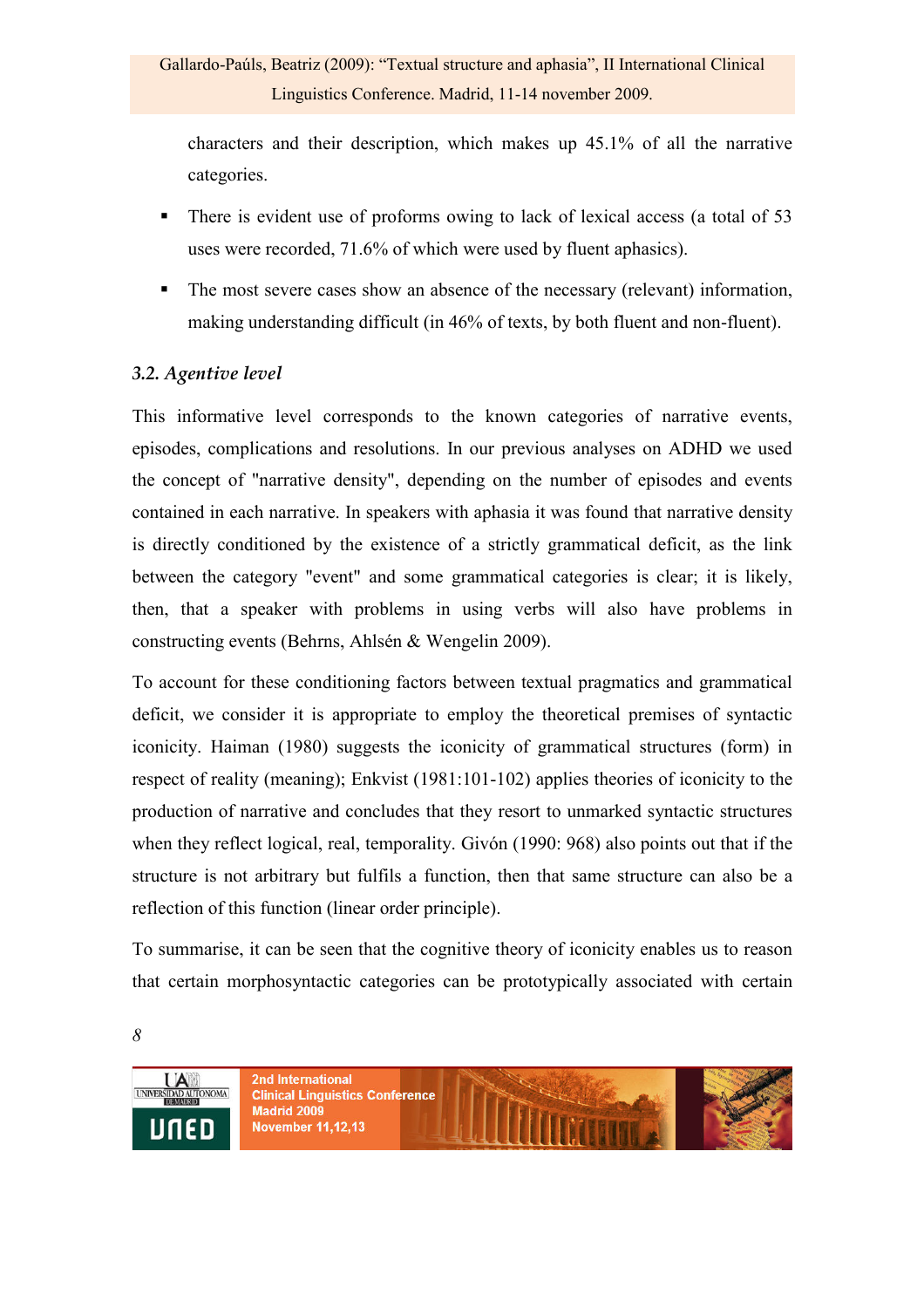narrative categories, and they therefore provide a cognitive view from which to describe textual pragmatic deficit. We can also complete this point of view with the semantic distinction between constitutive and relational units: "*Independently of the grammatical category they belong to, words, by their meaning, are constituted in two classes of units with different behaviour: some words, when they appear in discourse, are made as knots where bundles of relations converge; others, however, typify sets of relations that have to be supported by certain knots. […] I have called the former constitutive units (CU) and the latter relational units (RU)*". (López García 1977: 68).

- **Descriptive level:** 
	- o Nominal syntagmas, conjunctions.
	- o Semantically constitutive units.
- Agentive level:
	- o Verbs, adverbs.
	- o Semantically relational units.

The real expression of this category is made more difficult by problems with lexical access and morphological selection (only 31% of clearly identified narrative categories are Events). Analysis of specific data enables us to see how, in fact, anomia makes textual construction difficult (e.g. 1) in the same way as perserverations (e.g. 2, perseveration of the noun "muelle" - "spring").

- Example 1, speaker with conduction aphasia (MAN/ age 61/ female/ ACV July 2006/ Recorded April 2008):

| 0010 |    | está /// un platito – un plátano / ((con pa – con patas)) / una – una chica - una chica / un |
|------|----|----------------------------------------------------------------------------------------------|
|      |    | // aquí (SEÑALA LA LÁMINA EN LA PARTE DONDE ESTÁ LA MUJER SECANDO EL PLATO Y                 |
|      |    | SE SALE EL AGUA) $\frac{1}{\pi}$ no me acuerdo                                               |
| 0011 | Е. | dónde ocurre todo? / en qué parte de la casa?                                                |
| 0012 |    | qué llave // mm // en la quee / en la primer que mee / ((espera)) / ahí ( $SENALA LA$        |
|      |    |                                                                                              |

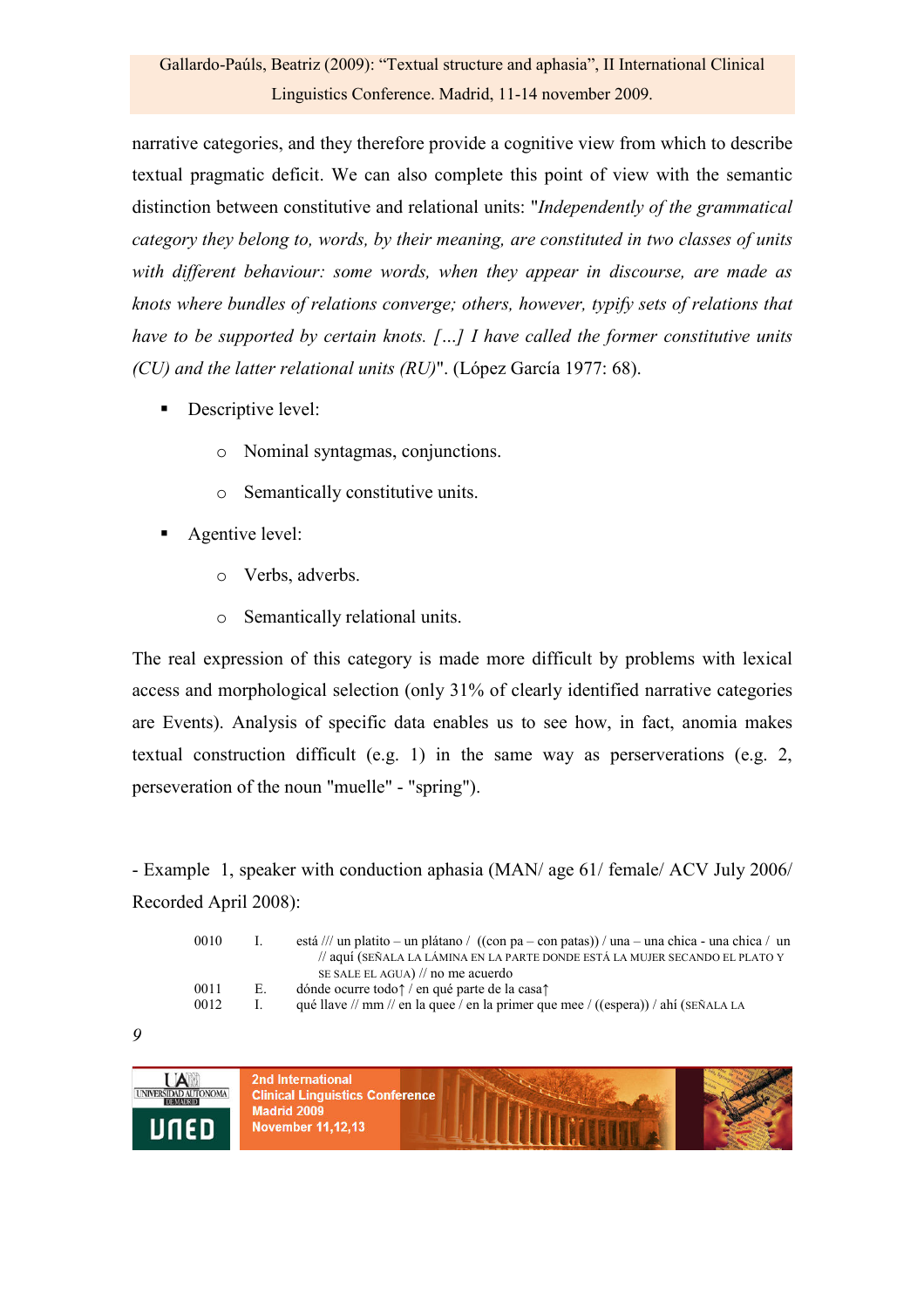Linguistics Conference. Madrid, 11-14 november 2009.

LÁMINA) / en una aquí otra / aquí no (porque) como no sé no ((sé↓)) / y otra / otra  $((no me))$  aquí /  $(xxx xxx)$ 

| 0010 | $\mathbf{L}$ | it's /// a little plate – a banana / ((with – with feet)) / a – a girl - a girl / a // here            |
|------|--------------|--------------------------------------------------------------------------------------------------------|
|      |              | (POINTING TO THE PLACE ON THE CARD WHERE THE WOMAN IS DRYING THE PLATE AND                             |
|      |              | THE WATER IS OVERFLOWING) $//$ I can't remember                                                        |
| 0011 | Е.           | where everything happened $\uparrow$ / in what part of the house $\uparrow$                            |
| 0012 | L            | what key // mm // in the one that / in the first one I / ((wait)) / there (POINTING TO THE             |
|      |              | CARD) / in one here another / here no (because) as I don't know I don't $((\text{know} \downarrow))$ / |
|      |              | and another / another ( $(I don't)$ ) here / $(xxx xx)$                                                |

- Example 2, speaker with transcortical sensory aphasia caused by left sylvian ischemic ictus by left carotid thrombosis (FCJ/ male / age 57/ ACV May 2002/ Recorded April 2007):

| 130 | I:     | pero espérese no es que sólo na(da) más que uno (LEVANTA LA MANO CON EL DEDO ÍNDICE                  |
|-----|--------|------------------------------------------------------------------------------------------------------|
|     |        | $\exp(\text{exp}(X))$ un fresador nada más/ y era era era/ era fresador/ era era fresador/ era era   |
|     |        | c-todos los muelles/ todo todo todo todo todos los fresadores/ todos (xxx)                           |
| 131 | M:     | no eras no eras tornero <sup>1</sup>                                                                 |
| 132 | Ŀ.     | sii// es fresador/ he sido ca-caf§                                                                   |
| 133 | M:     | §toor §                                                                                              |
| 134 | I:     | §tornero/ tornero/ todo/ todos los muelles gracias a Dios                                            |
|     |        | yo gané/ a todos los chavales y a todos los $\rightarrow$ / los tenía veinte chavales por aquí y yo  |
|     |        | $((gracias a Dios))$ [me lo sabía yo todo]                                                           |
| 135 | M:     | $[°$ (les enseñaba a los chiquillos) $°$ ]                                                           |
| 136 | Ŀ.     | $=y$ lo veía todo// y los muelles [de mi casa]                                                       |
| 137 | $E1$ : | [i enseñabas/] enseñabas el oficio?                                                                  |
| 138 | M:     | [a los chavalitos a los chavalitos de ahí y a los jefes/los hijos de los jefes/estaban (xxx)]        |
|     |        |                                                                                                      |
| 139 | I:     | [si si (xxx xxx)] yo no llegué a hacer el muelle de mi casa/y cuando yo escribía (hace el            |
|     |        | gesto de escribir con la mano) los muelles de mi casa $(\Rightarrow M)$                              |
|     |        |                                                                                                      |
|     |        |                                                                                                      |
|     |        |                                                                                                      |
|     |        |                                                                                                      |
| 130 | I:     | but wait he's not only no(thing) more than one (RAISING THE HAND WITH THE INDEX FINGER               |
|     |        | POINTED <sup>R</sup> )/ a grinder nothing more/ and he was was was/ was a grinder/ he was was a      |
|     |        | grinder/ was was w-all the springs/ all all all all the grinders/ all (xxx)                          |
| 131 | M:     | weren't you weren't you a lathe operator <sup><math>\uparrow</math></sup>                            |
| 132 | I:     | yes// he's a grinder/ I was a ca-caf§                                                                |
| 133 | M:     | §la §                                                                                                |
| 134 | I:     | Slathe operator/ lathe operator/ all/ all the springs thank                                          |
|     |        | God I won/ all the kids and all the $\rightarrow$ I had them twenty kids here and I ((thank God)) II |
|     |        | knew it all]                                                                                         |
| 135 | M:     | [°(I taught the children)°]                                                                          |
| 136 | I:     | $=$ and I saw it all// and the springs $\lceil$ in my house $\rceil$                                 |
| 137 | $E1$ : | $\int$ <i>i</i> , did you teach/ $\int$ did you teach the trade?                                     |
| 138 | M:     | [the lads the lads there and the bosses/ the boss's children/ were there (xxx)]                      |

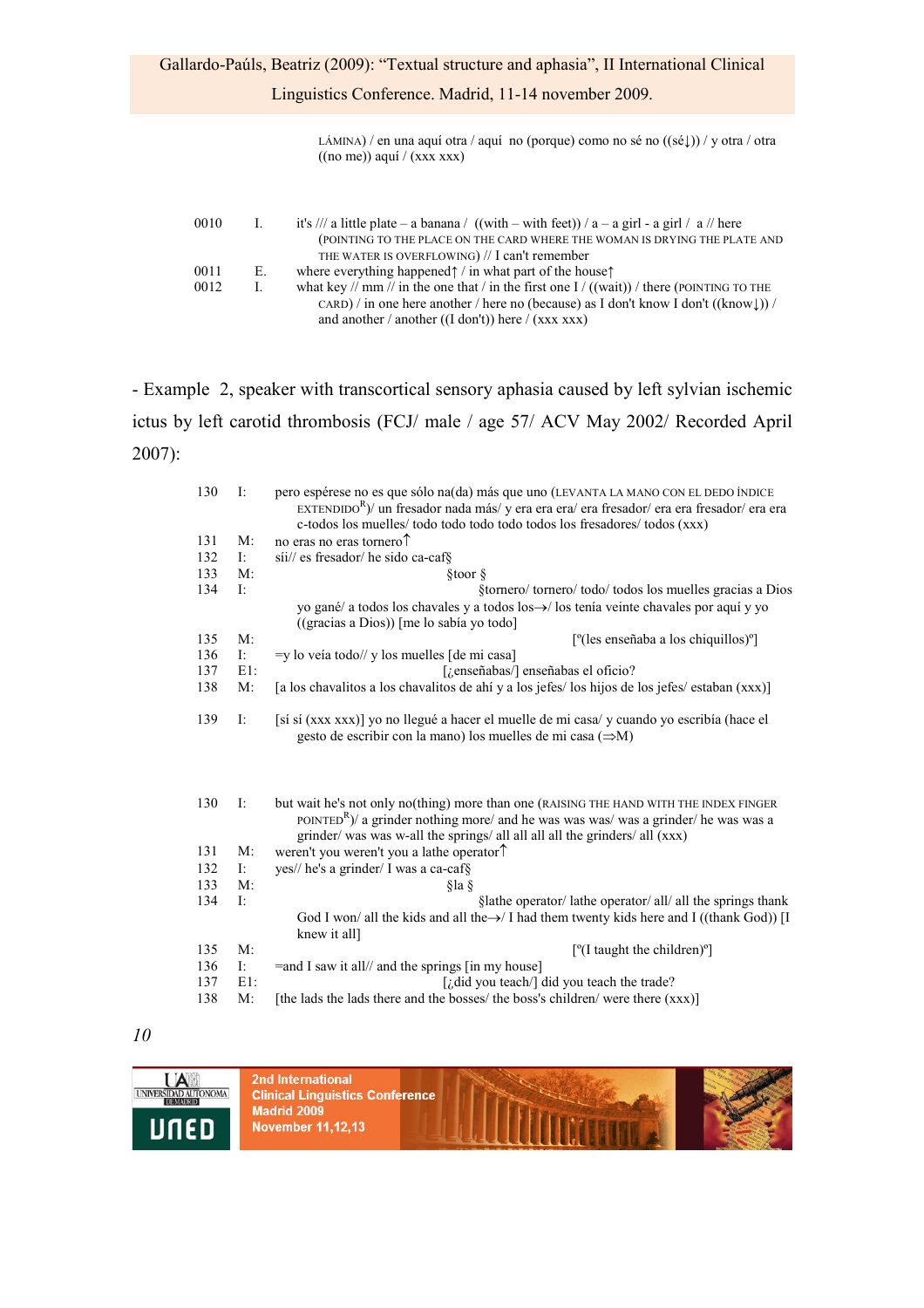# Gallardo-Paúls, Beatriz (2009): "Textual structure and aphasia", II International Clinical Linguistics Conference. Madrid, 11-14 november 2009.

139 I: [yes yes (xxx xxx)] I didn't get to do the spring in my house/ and when I wrote (making the gesture of writing with the hand) the springs in my house  $(\Rightarrow M)$ 

It can generally be assumed that the selective deficits for nominal or verbal categories are present in descriptive and agentive categories, a situation for which speakers frequently compensate by resorting to activating inferences, making the listener deduce the link between two nominal syntagmas (see example 3), and by over-using the direct style in narratives (see example 4, where it is easy to spot the expressive scarcity and use of the direct style as an iconic footprint):

- Example 3 Speaker with motor aphasia by ACV in left carotid (ENR, male, age 65/ ACV in 2006/ Recorded November 2008).

| 0004 | este / los chiquitos // no $\downarrow$ // este / el chi – el chiquito y el - y la - y la niña / galletas ///<br>el mamá – la mamá está e /// vozando // yy /// y esta mujer // este yy $(7.0)$ y la<br>mujer $s(e)$ – se // no me acu(erdo) / co – cómo se dice $\uparrow$ (3.0) la mujer // a – agua /<br>se – se ag(ua) / se a // agua (3.0) y ya no sé |
|------|------------------------------------------------------------------------------------------------------------------------------------------------------------------------------------------------------------------------------------------------------------------------------------------------------------------------------------------------------------|
| 0004 | this / the little boys // no $\downarrow$ // this / the bo – the boy and the - and the - and the girl /<br>cookies /// the mummy – the mummy is e /// speaking // and and /// and this<br>woman // this and and (7.0) and the woman $s(e) - is$ // I don't remem(ber) / how –                                                                              |

how to say $\uparrow$  (3.0) the woman // wa – water / is – wa(ter) / is w // water (3.0) and I

- Example 4. Speaker with motor aphasia by ACV (MCP/ Female/ age 27/ ACV in May 2003/ Recorded July 2004):

don't know

| 0042 | E:          | <i>i</i> en qué trabajas?                                                                 |
|------|-------------|-------------------------------------------------------------------------------------------|
| 0043 | Ŀ           | bingo                                                                                     |
| 0044 | $M^{\cdot}$ | <i>i</i> en cuál?/ díselo en cuál                                                         |
| 0045 | Ŀ           | $*(Torre file)$                                                                           |
| 0046 | $M$ :       | en Torrefiel (xxx)                                                                        |
| 0047 | E:          | <i>i</i> y qué hacías? (muestra la palma de la mano)                                      |
| 0048 | Ŀ           | vender                                                                                    |
| 0049 | $M^{\cdot}$ | (xxx)                                                                                     |
| 0050 | Ŀ           | cartones (EXTIENDE EL BRAZO) $\$                                                          |
| 0051 | M:          | § y cantar                                                                                |
| 0052 | E:          | nunca he jugado al bingo $\frac{1}{1}$ <i>i</i> cómo se juega?                            |
| 0053 | Ŀ           | (BRAZOI), RISAS) seten ta y cua tro/ ¡BINGO! (risa)                                       |
| 0054 | E:          | pero los cartones que tú repartes/// <i>i</i> ahí qué hay?/ <i>i</i> qué se hace con eso? |

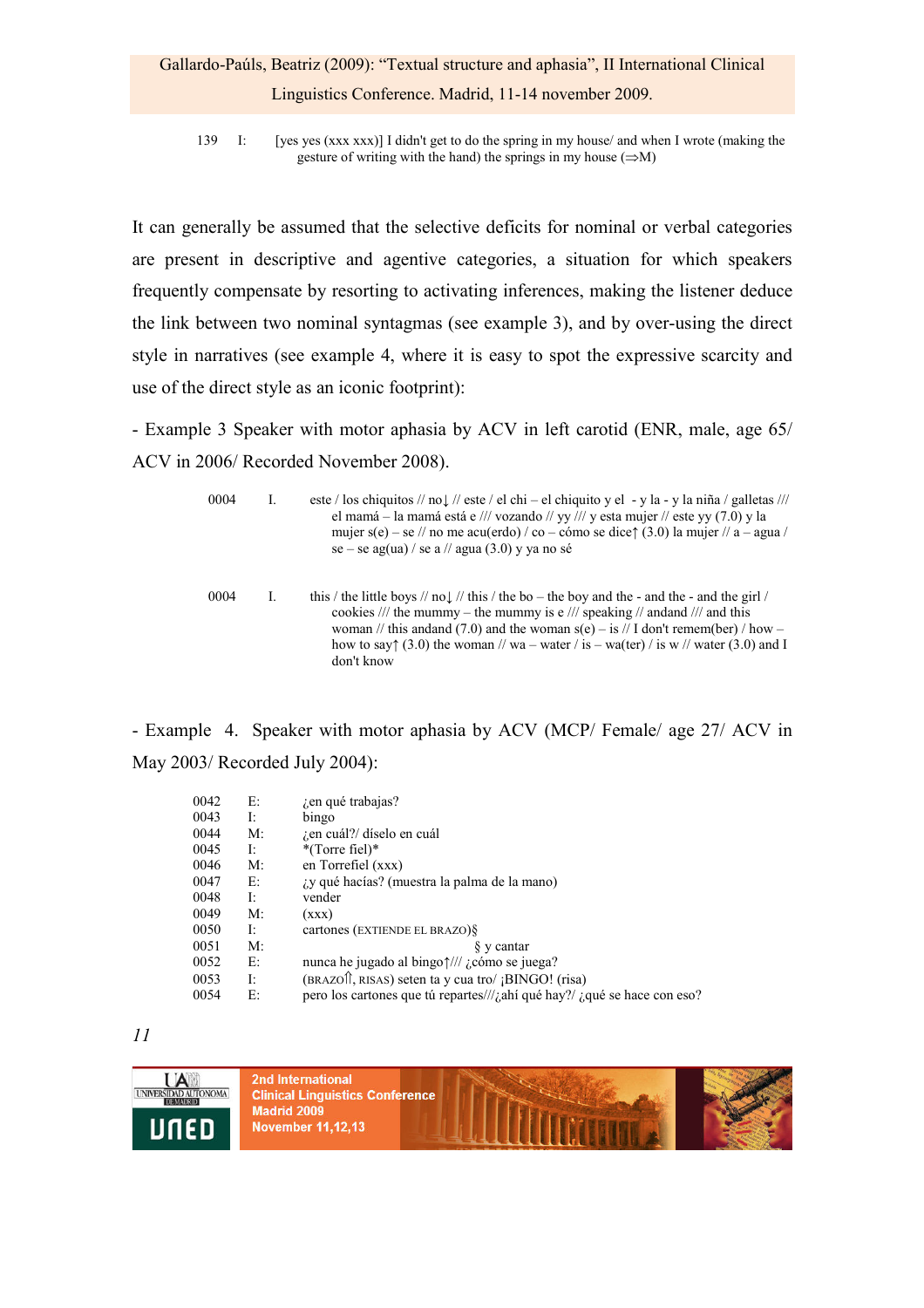#### Linguistics Conference. Madrid, 11-14 november 2009.

| 0055 | $M$ : | con números $\rightarrow$ lo tienes que rellenar y el primero que lo rellena gana |
|------|-------|-----------------------------------------------------------------------------------|
| 0056 |       | $(SEÑALA \nA E)$ <i>i</i> cuántos quieres?/ jcinco! (ILTR DE REPARTO)             |

| 0042 | Е: | what's your job?                                                                       |
|------|----|----------------------------------------------------------------------------------------|
| 0043 | Ŀ  | bingo                                                                                  |
| 0044 | M: | which one?/ say which one                                                              |
| 0045 | I: | $*(Torre file)$                                                                        |
| 0046 | M: | in Torrefiel (xxx)                                                                     |
| 0047 | E: | and what did you do? (SHOWS PALM OF HAND)                                              |
| 0048 | Ŀ  | sell                                                                                   |
| 0049 | M: | (xxx)                                                                                  |
| 0050 | Ŀ  | cards (stretching arm out) $\delta$                                                    |
| 0051 | M: | § and sing                                                                             |
| 0052 | Е: | I've never played bingo $\frac{1}{\sqrt{2}}$ how do you play?                          |
| 0053 | I: | (ARM), LAUGHTER) seven ty fo ur/ BINGO! (laughter)                                     |
| 0054 | E: | but the cards you hand out///what's on them?/ what do you do with them?                |
| 0055 | M: | with numbers $\rightarrow$ you have to fill it up and the first one to fill it up wins |
| 0056 | Ŀ  | (POINTS TO E) how many do you want?/ five! (GESTURE OF HANDING OUT)                    |
|      |    |                                                                                        |

It can be seen, then, that the subjects introduce categories belonging to the three informative levels mentioned above for their narrative, although their textual progression comes up against the limitations caused by strictly grammatical deficit. This is why, when an evaluation mechanism such as PREP (Pragmatic Rapid Assessment Protocol, Gallardo-Paúls 2008) is used, speakers with aphasia are shown to be more affected in the grammatical base categories than in strictly pragmatic ones. An analysis of the PerLA corpus with this test clearly shows that, although subjects with ADHD or Williams Syndrome show a greater deficit in specific pragmatic categories (scores of 53 and 47 per 100) compared to greater preservation of the grammatical base pragmatics (scores of 71.4 and 73.8 per 100), in the case of aphasia the opposite is observed: in a sample of 19 recordings from the corpus, specific pragmatic skills returned a score of 69.5 (per 100) and grammatical base pragmatic skills dropped to 31.4 (per 100). It is this grammatical difficulty that basically explains the deficit of aphasic speakers in their textual production, but not in their mastery of superstructures.

*12* 

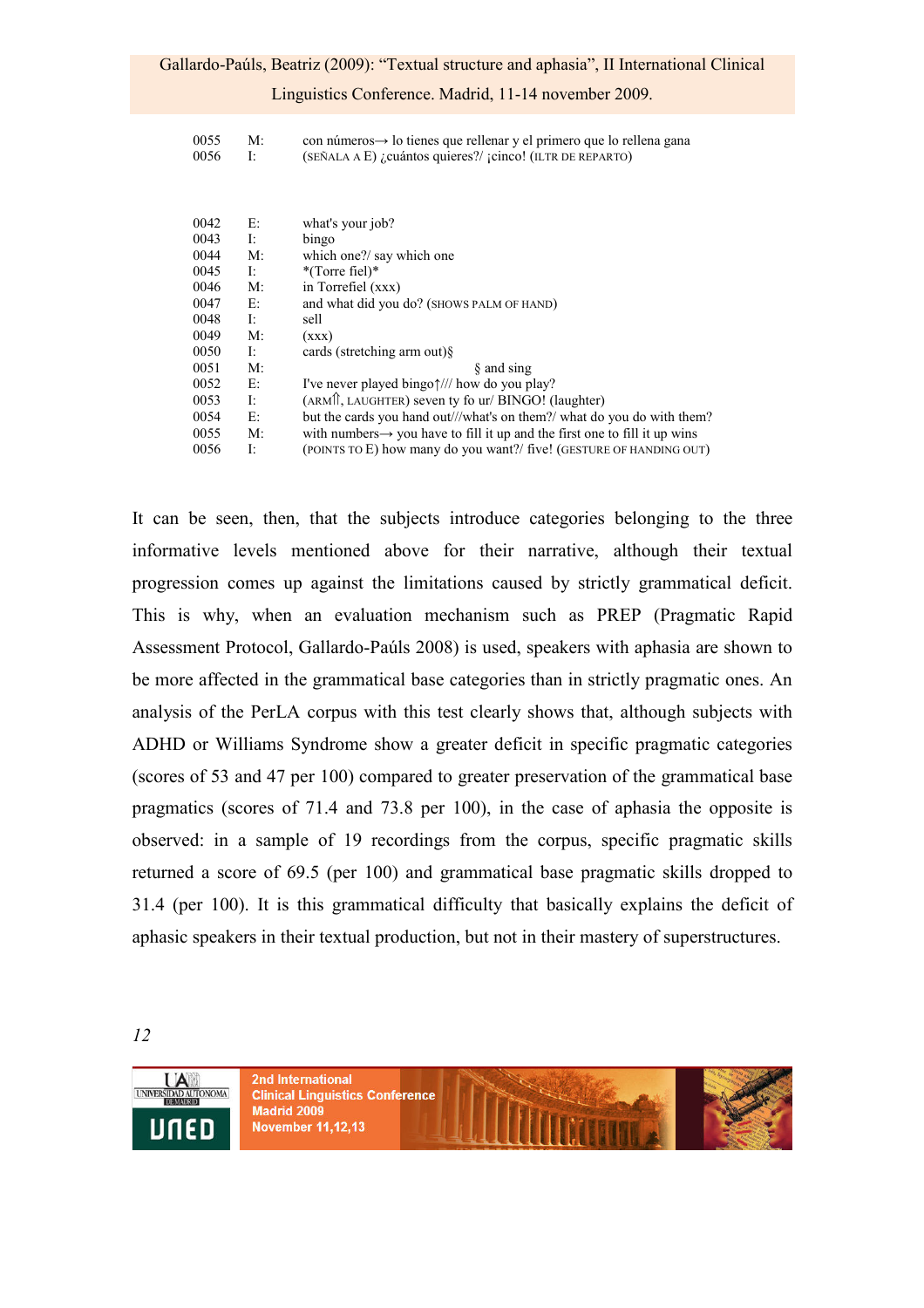## *3.3. Evaluative level*

In their 1999 study, Ulatowska, Bond, Johnson & Branch showed a picture story with a moral and asked the aphasic speaker: "Can you apply the lesson to life or to people?". They concluded that aphasic speakers showed specific, non-general, lexical use, which suggested difficulty in expressing moral judgement. In another study, in 2006, Ulatowska, Olness, Keebler & Tillery asked aphasics their views on their ACV, but they confused the evaluative level of the story (speaker-listener) with the evaluative level of the plot (characters).

Our analysis of evaluative structure in the PerLA corpus narratives shows that it is developed both at plot level (evaluation) and at story level (moral); the use of facial expressions and laughter is particularly apparent as an evaluative value and activator of evaluative inferences in the listener. The same activating intention can be attributed to emphatic gestuality: especially emblems and illustrators.

## **4. Conclusions**

The analysis of narrative structures in the PerLA corpus of aphasia enable us to draw the following conclusions:

- There is evidence of the handling of narrative superstructures, with no narrative simplifying mechanisms, or errors in stringing categories together (as in ADHD for instance).
- There is evidence of the presence of the three informative levels: descriptive, agentive and evaluative.
- Informative progression is frequently hindered by errors of lexical access and syntactic infra-determination (agrammatisms and paragrammatisms): cohesion deficit often triggers errors in coherence, especially due to morphologically

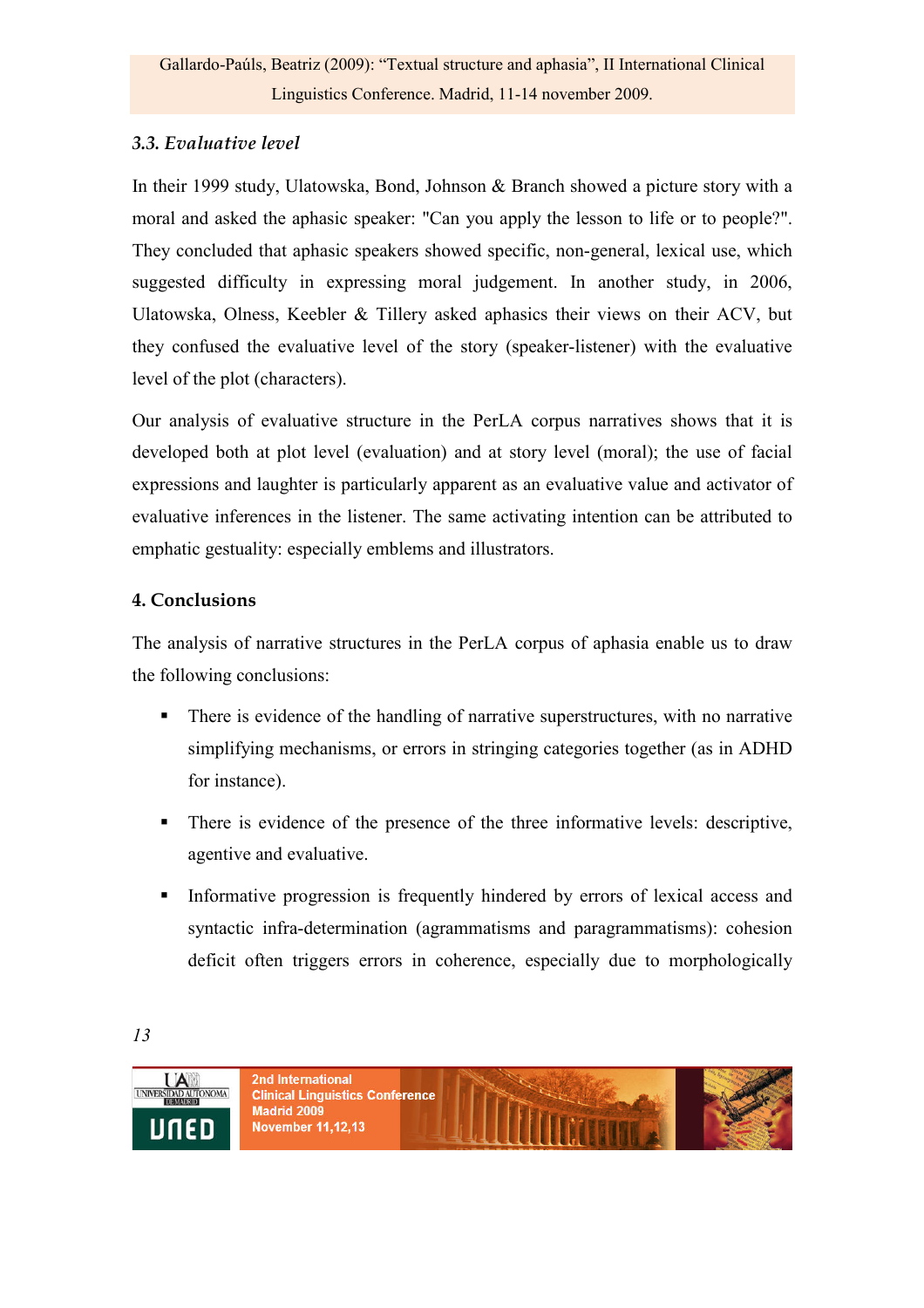selective anomias, that is, speakers with more severe problems with normal elements than in verbal elements, or vice versa.

- The interdependence between grammar and pragmatics is obvious, especially in the extent to which textual pragmatic categories are directly linked to grammar.
- Over-use of inferential meaning, particularly conversational implications (resorting to direct style).
- As mentioned earlier, the key aspect for explaining textual pragmatic deficit in aphasia is the interdependence between grammatical use and pragmatic use, and by extension, between linguistic use and underlying cognitive mechanisms. We consider that the recourse to theories of cognitive linguistics, and the theory of prototypes or iconicity, point to a plausible method of analysis for aphasiology.

## **References**

- BEHRNS, I.; AHLSÉN, E. & WENGELIN, A., 2009, Aphasia and text written. International Journal of Language & Communication Dissorders, DOI: 10.1080/13682820902936425.
- BROWNELL, H.H., 1988, Appreciation of metaphoric and connotative word meaning by brain-damaged patients. In C. Chiarello (ed.), *Right hemisphere contributions to lexical semantics* (Heidelberg: Springer- Verlag), pp. 19-31.
- CHRISTIANSEN, J. A., 1999, Relevance in the Language Production of Aphasic Patients. *Revista Española de Neuropsicología*, 2/1-2, pp. 3-28.
- COELHO, C.A., 2002, Story Narratives of Adults With Closed Head Injury and Non-Brain-Injured Adults*. Journal of Speech, Language, and Hearing Research* Vol.45 1232-1248.

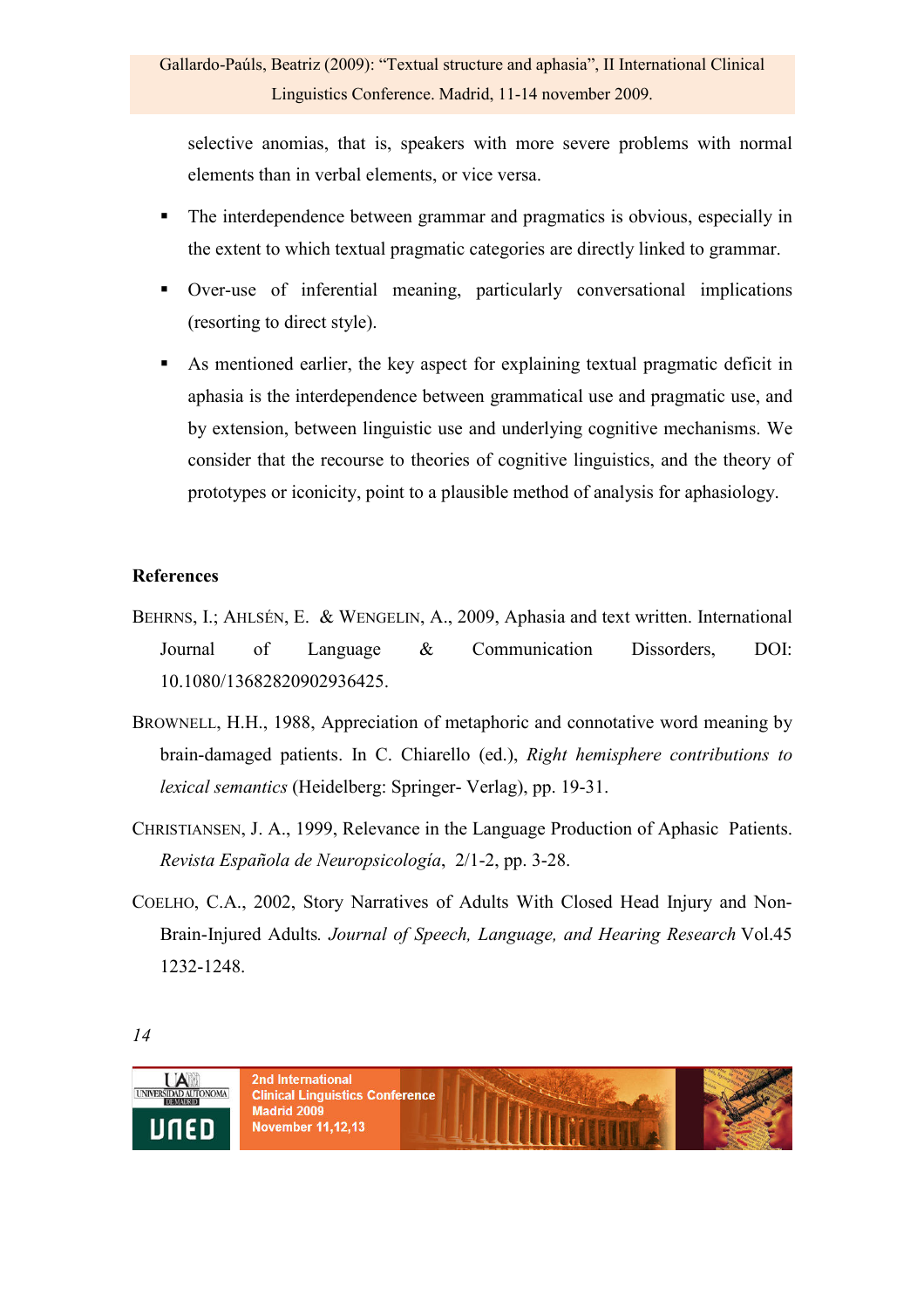- COELHO, C.A., LILES, B. Z., DUFFY, R.J., 1991, Analysis of Conversational Discourse in Head Injured Adults. *Journal of Head Trauma Rehabilitation* 6, 92-99.
- COELHO, C.A., LILES, B. Z., DUFFY, R.J., 1995, Impairments of discourse abilities and executive functions in traumatically brain-injured adults. *Brain Injury*, 9, 471-477.
- ENKVIST, N. E., 1981, Experiential iconicism in text strategy. *Text* 1(1), 97-111.
- GALLARDO-PAÚLS, B., 2007, *Pragmática para logopedas.* Cádiz: Universidad de Cádiz.
- GALLARDO-PAÚLS, B., 2009a, Valoración del componente pragmático a partir de datos orales. *Revista de neurología* 48/4, 57-61.
- GALLARDO-PAÚLS, B., 2009b, *Trastorno por déficit de atención y/o hiperatividad. Materiales y análisis pragmático.* Valencia: Universitat.
- GALLARDO-PAÚLS, B. & MORENO-CAMPOS, V., 2005, *Afasia no fluente. Materiales y análisis pragmático.* Valencia: Universitat.
- GALLARDO-PAÚLS, B. & SANMARTÍN, J., 2005, *Afasia no fluente. Materiales para su estudio.* Valencia: Universitat.
- GIVÓN, T., 1990, *Syntax: A functional typological introduction II*. Amsterdam & Philadelphia: John Benjamins.
- GLEASON, J. B., GOODGLASS, H., OBLER, L., GREEN, E., HYDE, M.R. & WEINTRAUB, S., 1980, Narrative strategies of aphasic and normal-speaking subjects*. Journal of speech and hearing research,* 23(2), 370-82.
- GLOSSER, D. & DESER, T., 1991, Patterns of discourse production among neurologicalpatients with fluent language disorders. *Brain and Language* 40, 67-88.
- GOODWIN, C., 2000, Pointing and the Collaborative Construction of Meaning in Aphasia*. Proceedings of the 7th anual Symposium About Language and Society*, Austin, 67-76.

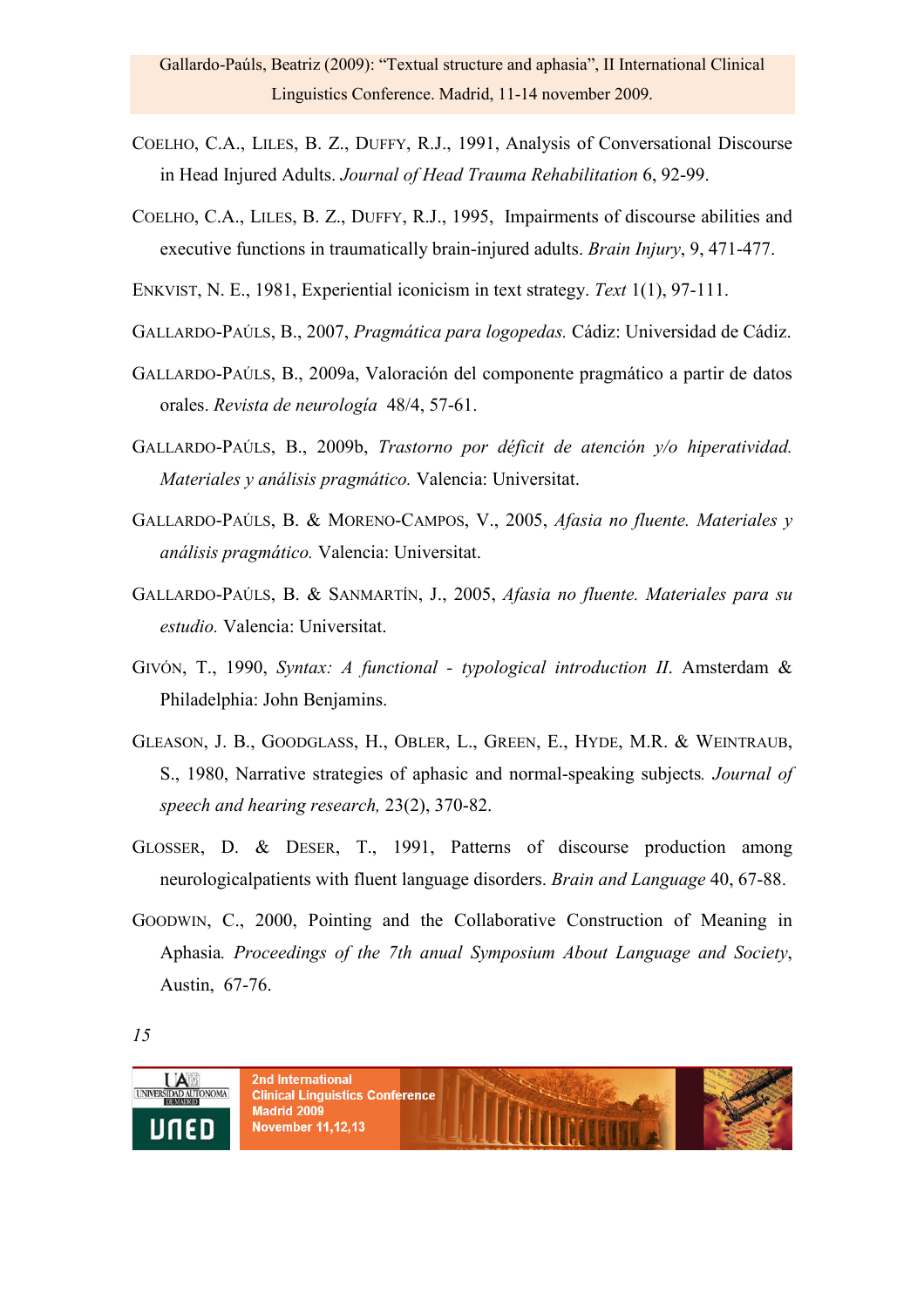HAIMAN, J., 1980, Iconicity of grammar. *Language*, 56/3, 513-540.

- HARTLEY, L. & JENSEN, P., 1991, Narrative and procedural discourse after closed head injury. *Brain Injury*, 5, 267–285.
- HERNÁNDEZ, C., SERRA, E. & VEYRAT, M., 2008, *Afasia: corpus mixto de lenguaje conversacional.* Valencia: Universitat.
- LABOV, W., 1972, The transformation of experience in narrative syntax. In *Language in the inner city*. pp. 354-396. Philadelphia: Univ. Pennsylvania Press.
- LILES, B. Z., COELHO, C. A., DUFFY, R. J., & ZALAGENS, M. R., 1989, Effects of Elicitation Procedures on the Narratives of Normal and Closed Head-Injured Adults. *Journal of Speech and Hearing Disorders*, 54/3, 356-66.

LÓPEZ-GARCÍA, A., 1977, *Semántica dinámica*. Zaragoza: Pórtico.

- MCDONALD, S., 1993, *Communication disorders following traumatic brain injury. Hove*, UK: Psychology Press.
- MENTIS, M., & PRUTTING, C. A., 1987, Cohesion in the discourse of normal and headinjured adults. *Journal of Speech and Hearing Research*, 30, 88-9.
- PENN, C., 2007, Cultural dimensions of aphasia: Adding diversity and flexibility to the equation. In M. Ball & J. Damico (Eds.), *Clinical aphasiology: Future directions*. (Hove, UK: Psychology Press), pp. 221–244.
- POLANYI, L., 1985, Conversational storytelling. In Van Dijk (ed), *Handbook of Discourse Analysis, vol 3,* (London, Academic Press), pp. 183-202*.*
- RODRÍGUEZ-MUÑOZ, F. J., 2010, *Síndrome de Asperger. Materiales y análisis pragmalingüístico.* Valencia: Universitat.

TUCKER, F. M., & HANLON, R. E., 1998, Effects of mild TBI on narrative discourse production*. Brain Injury*, 12, 783–792.